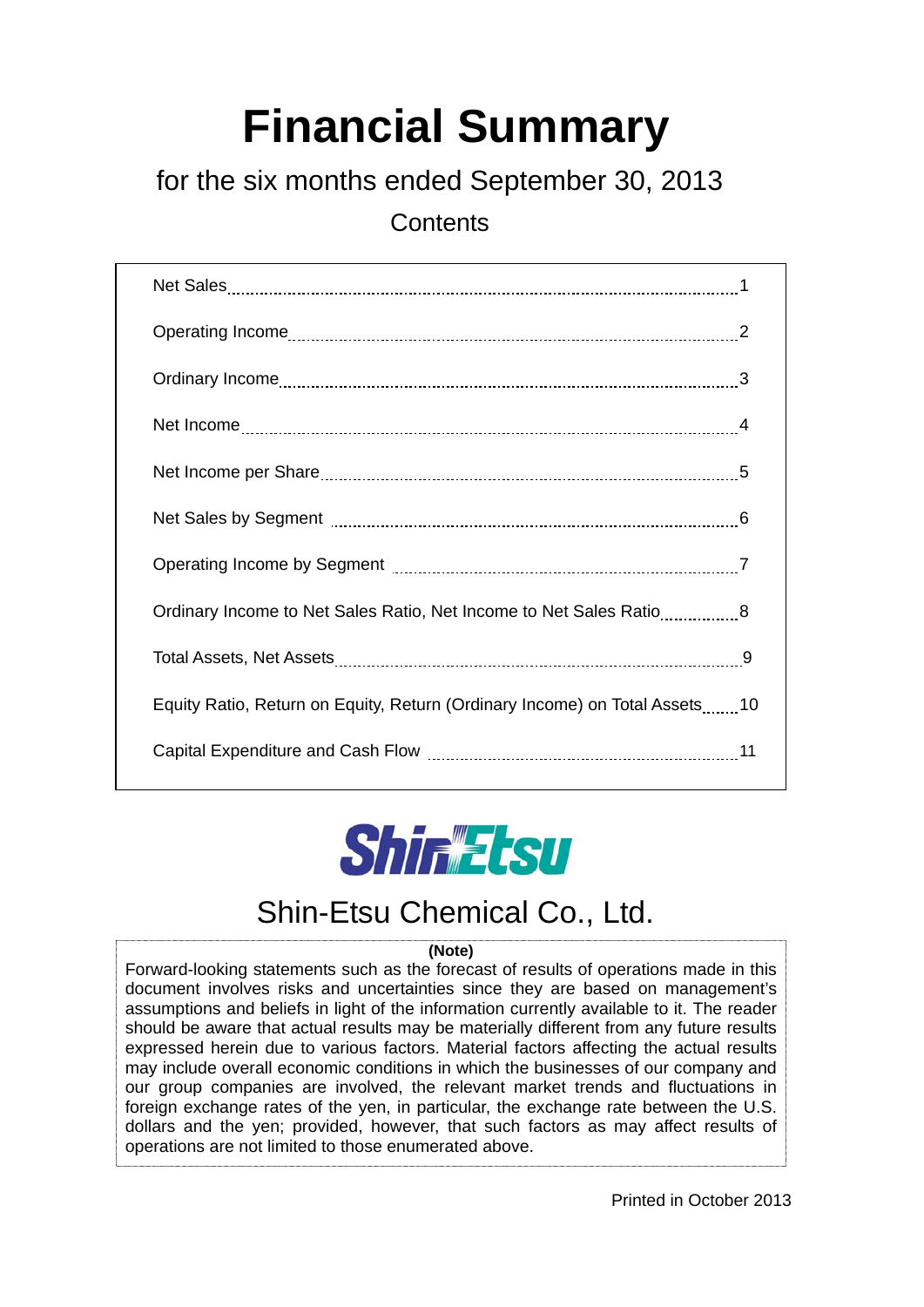



|                  |       |        |        |        | - - -  |       |        |        |        |                        |              |
|------------------|-------|--------|--------|--------|--------|-------|--------|--------|--------|------------------------|--------------|
| <b>Net Sales</b> | 9,675 | 11,279 | 13,047 | 13,764 | 12,008 | 9,168 | 10,583 | 10,477 | 10,254 | 5,722                  | 10,600       |
|                  | 05/3  | 06/3   | 07/3   | 08/3   | 09/3   | 10/3  | 11/3   | 12/3   | 13/3   | । ১/ খ<br>(First Half) | 1470.<br>(E) |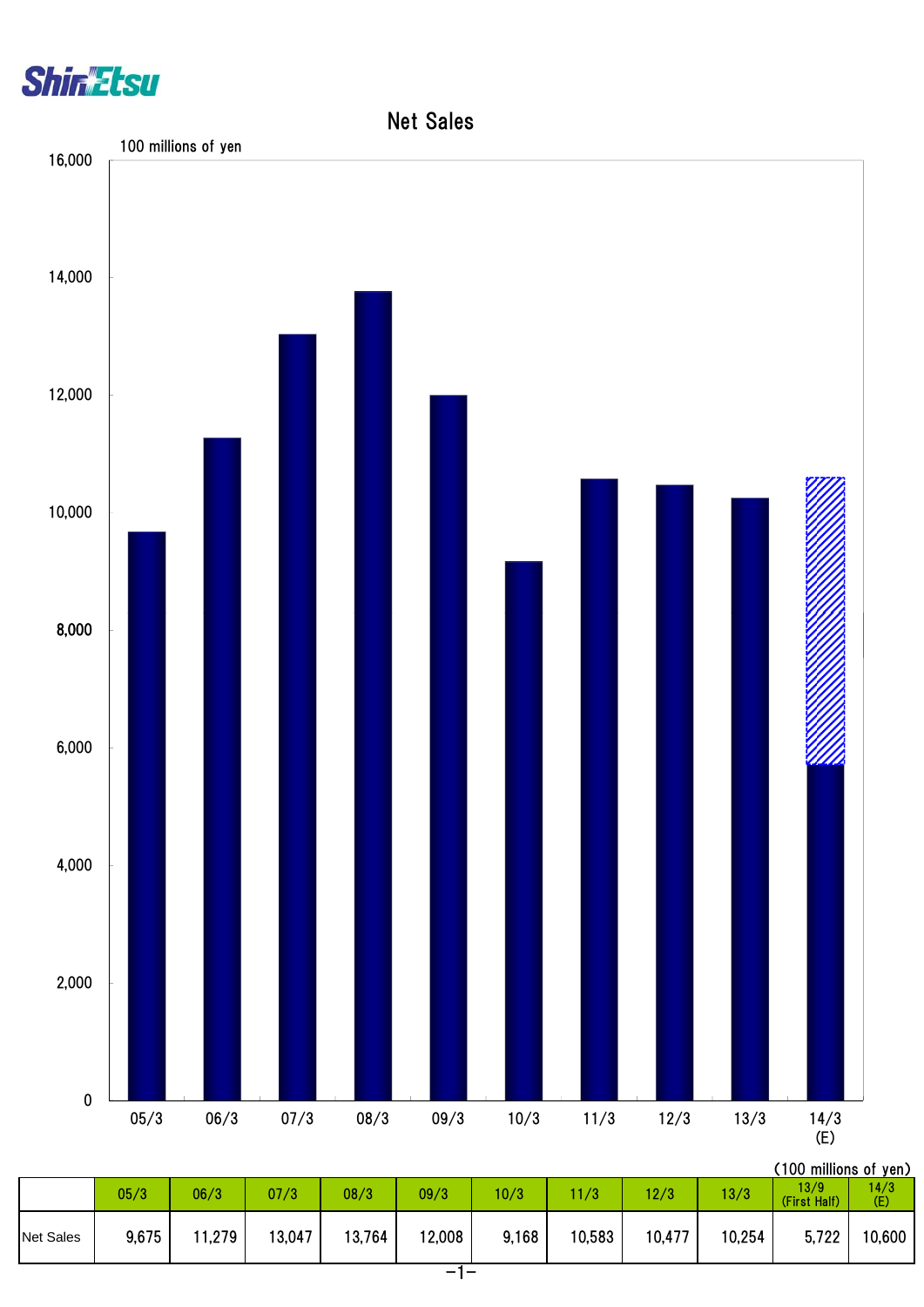

## Operating Income

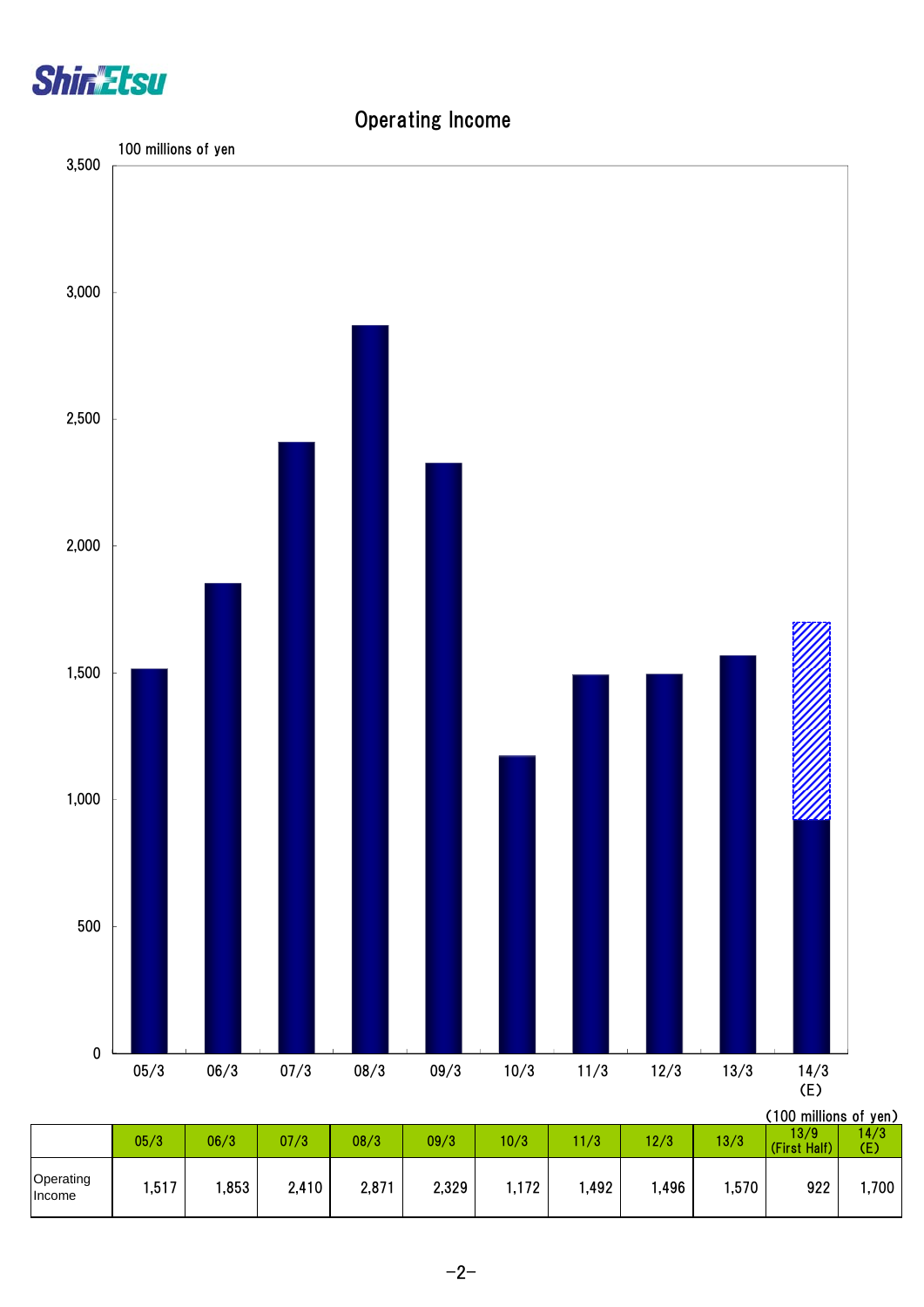

## Ordinary Income



|                    |      |      |       |       |       |      |      |      |       | , I UV TIIIIIIUII 5 UL YUITZ |             |
|--------------------|------|------|-------|-------|-------|------|------|------|-------|------------------------------|-------------|
|                    | 05/3 | 06/3 | 07/3  | 08/3  | 09/3  | 10/3 | 11/3 | 12/3 | 13/3  | 13/9<br>(First Half)         | 14/3<br>(E) |
| Ordinary<br>Income | ,515 | ,850 | 2,470 | 3,000 | 2,505 | ,270 | ,603 | ,652 | 1,702 | 973                          | ,800        |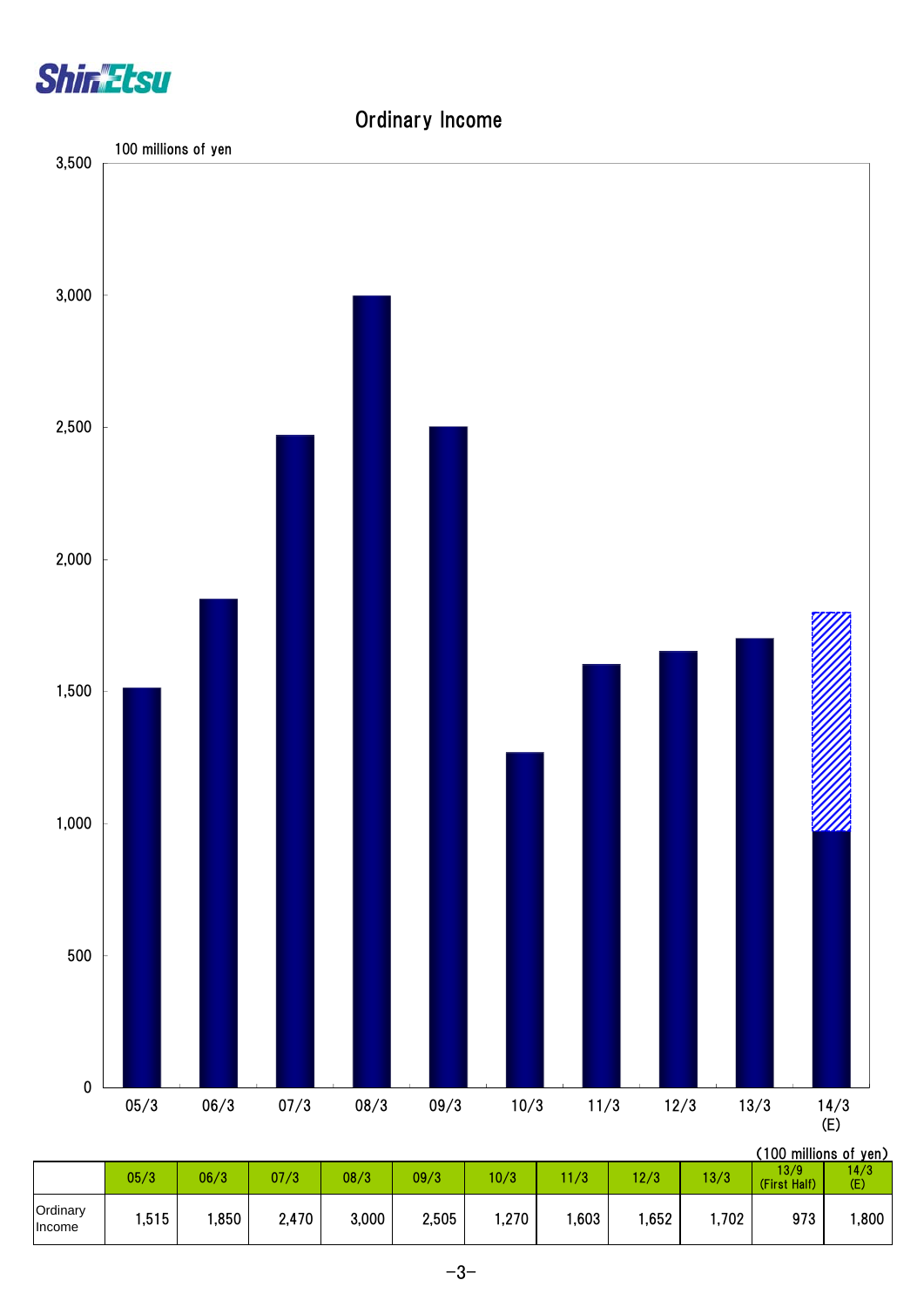



|            | 05/3 | 06/3  | 07/3 | 08/3 | 09/3 | 10/3 | 1/3  | 12/3 | 13/3  | , IVV IIIIIIIVIII VI JUII <i>I</i><br>13/9<br>(First Half) | 14/3<br>(E) |
|------------|------|-------|------|------|------|------|------|------|-------|------------------------------------------------------------|-------------|
| Net Income | 932  | .,150 | ,540 | ,836 | ,547 | 839  | ,001 | ,006 | 1,057 | 638                                                        | 1,100       |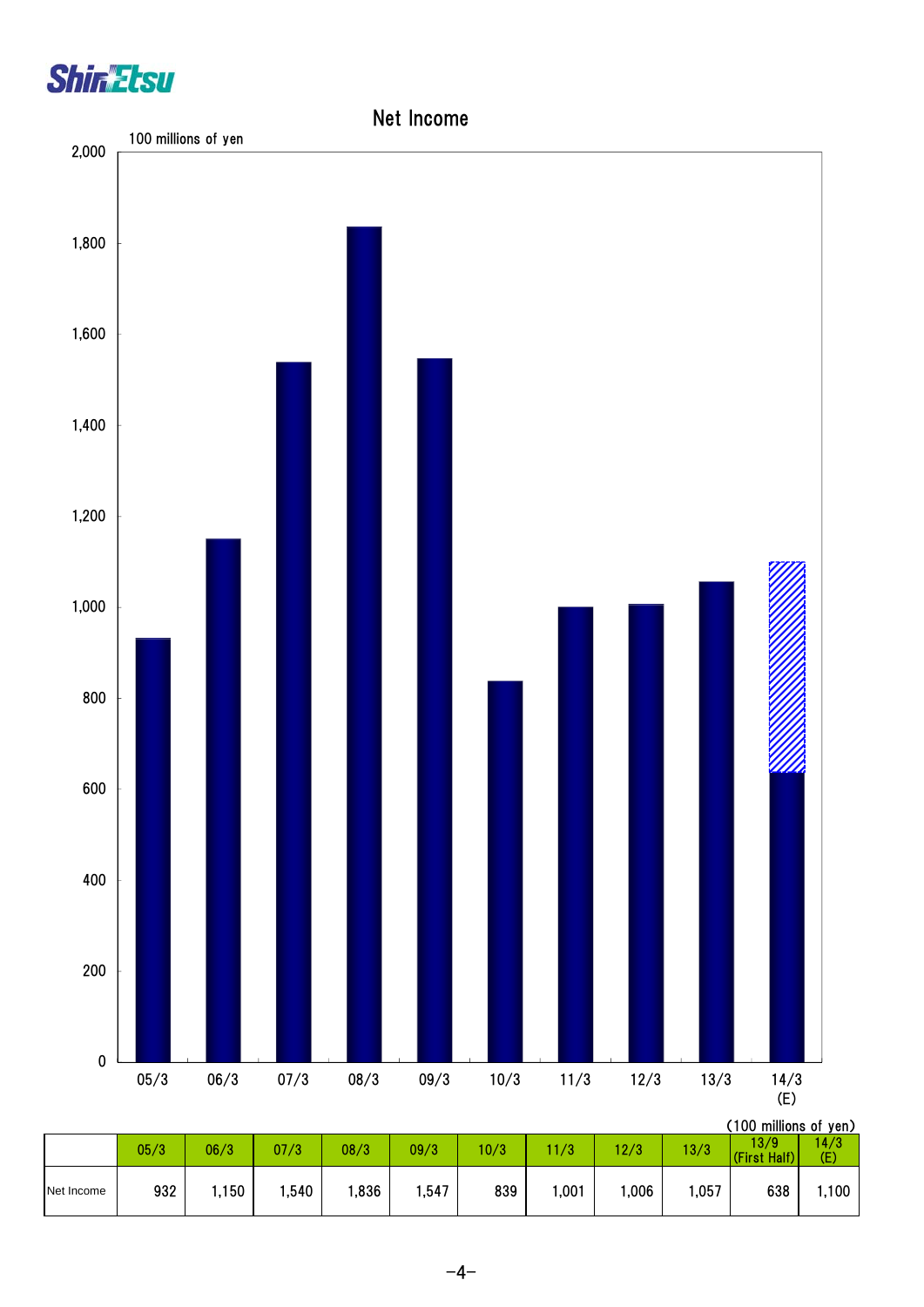



## Net Income per Share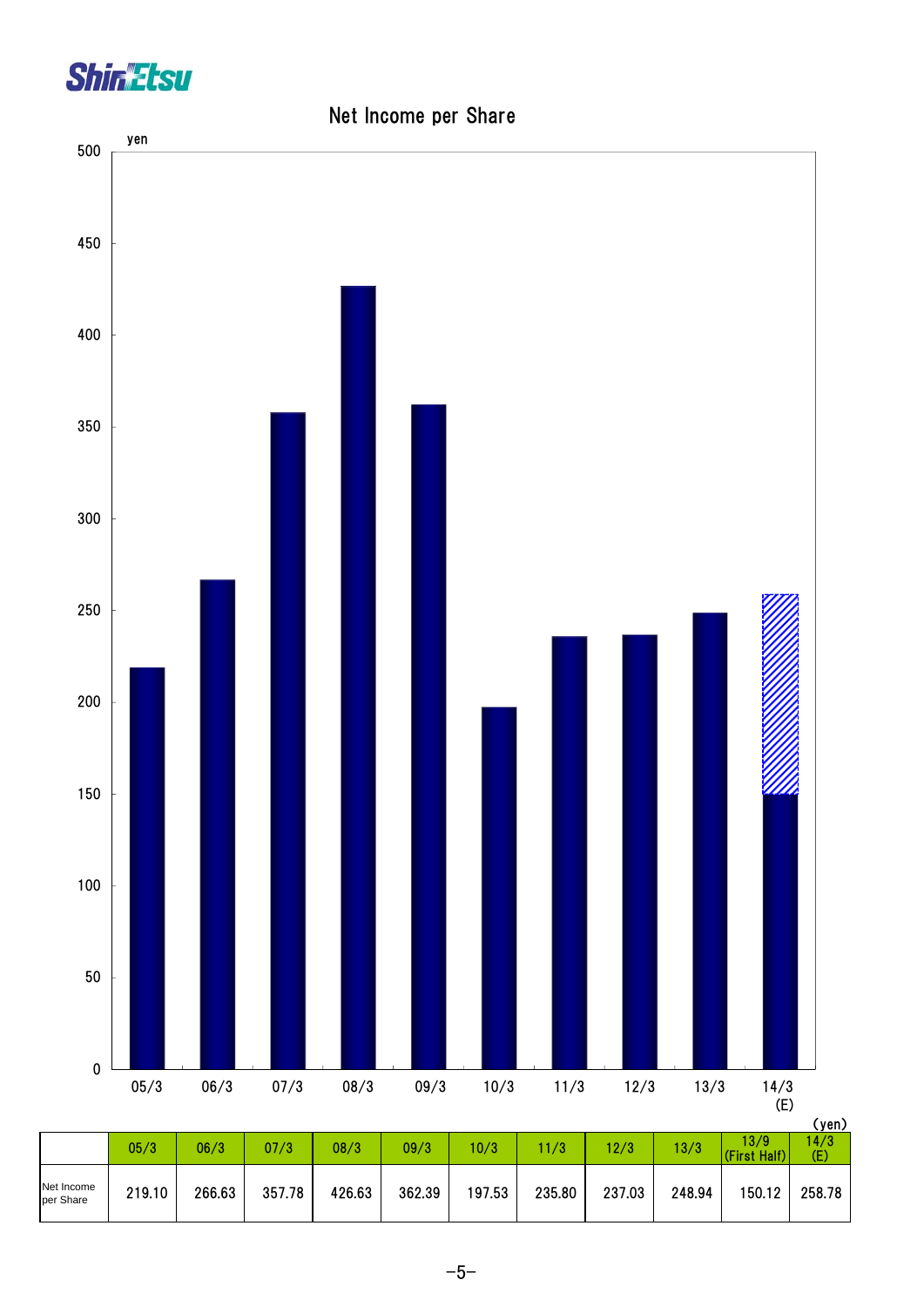

#### Net Sales by Segment



- **Functional Materials and Others**
- Specialty Chemicals Business
- $\mathcal{L}_{\mathcal{A}}$ Semiconductor Silicon Business
- Electronics & Functional Materials Business
- **Diversified Business**

|       |       |       |       |       |       |                                               |     |               |       |       | <b>VION HIMMING AT A</b> |
|-------|-------|-------|-------|-------|-------|-----------------------------------------------|-----|---------------|-------|-------|--------------------------|
| 05/3  | 06/3  | 07/3  | 08/3  | 09/3  | 10/3  |                                               |     | 11/3          | 12/3  | 13/3  | 13/<br>(First H          |
| 5,490 | 6,365 | 7,084 | 7.010 | 6,292 | 5,090 | PVC/Chlor-Alkali<br><b>Business</b>           |     | 2.835         | 3,240 | 3,437 | 2,13                     |
| 3.069 | 3,614 | 4,794 | 5,647 | 4,675 | 3,171 | Silicones Business                            |     | 1,431         | 1,355 | 1,290 |                          |
| 1.116 | .300  | 1,169 | 1,107 | .041  | 907   | <b>Specialty Chemicals</b><br><b>Business</b> | 805 | 835           | 871   | 835   |                          |
|       |       |       |       |       |       |                                               |     | 10/3<br>2,377 | ,223  |       |                          |

※1 From 2011 onward the business segments are in the new structure due to applying to the changes of Japanese Accounting standard.

※2 The result for FY2010 is shown in both previous structure and new structure.

|       |                                                                                               |       |       |       |       |                                                            |                                                          |       |       |       |       | (100 millions of yen) |
|-------|-----------------------------------------------------------------------------------------------|-------|-------|-------|-------|------------------------------------------------------------|----------------------------------------------------------|-------|-------|-------|-------|-----------------------|
| 05/3  | 06/3                                                                                          | 07/3  | 08/3  | 09/3  | 10/3  |                                                            |                                                          | 10/3  | 11/3  | 12/3  | 13/3  | 13/9<br>(First Half)  |
| 5,490 | 6.365                                                                                         | 7.084 | 7.010 | 6,292 | 5,090 |                                                            | <b>PVC/Chlor-Alkali</b><br><b>Business</b>               | 2,377 | 2,835 | 3,240 | 3,437 | 2,137                 |
| 3,069 | 3.614                                                                                         | 4,794 | 5.647 | 4,675 | 3.171 |                                                            | <b>Silicones Business</b>                                | 1,223 | 1,431 | 1,355 | 1,290 | 756                   |
| 1,116 | 1,300                                                                                         | 1,169 | 1,107 | 1.041 | 907   |                                                            | <b>Specialty Chemicals</b><br><b>Business</b>            | 805   | 835   | 871   | 835   | 498                   |
|       |                                                                                               |       |       |       |       |                                                            | Semiconductor<br><b>Silicon Business</b>                 | 2,540 | 2,838 | 2.296 | 2.025 | 1,057                 |
|       | changes of Japanese Accounting standard.<br>Y2010 is shown in both previous structure and new |       |       |       |       | vard the business segments are in the new structure due to | Electronics &<br>Functional<br><b>Materials Business</b> | 1,138 | 1,414 | 1,778 | 1,828 | 839                   |
|       |                                                                                               |       |       |       |       |                                                            | <b>Diversified Business</b>                              | 1,085 | 1,230 | 937   | 839   | 435                   |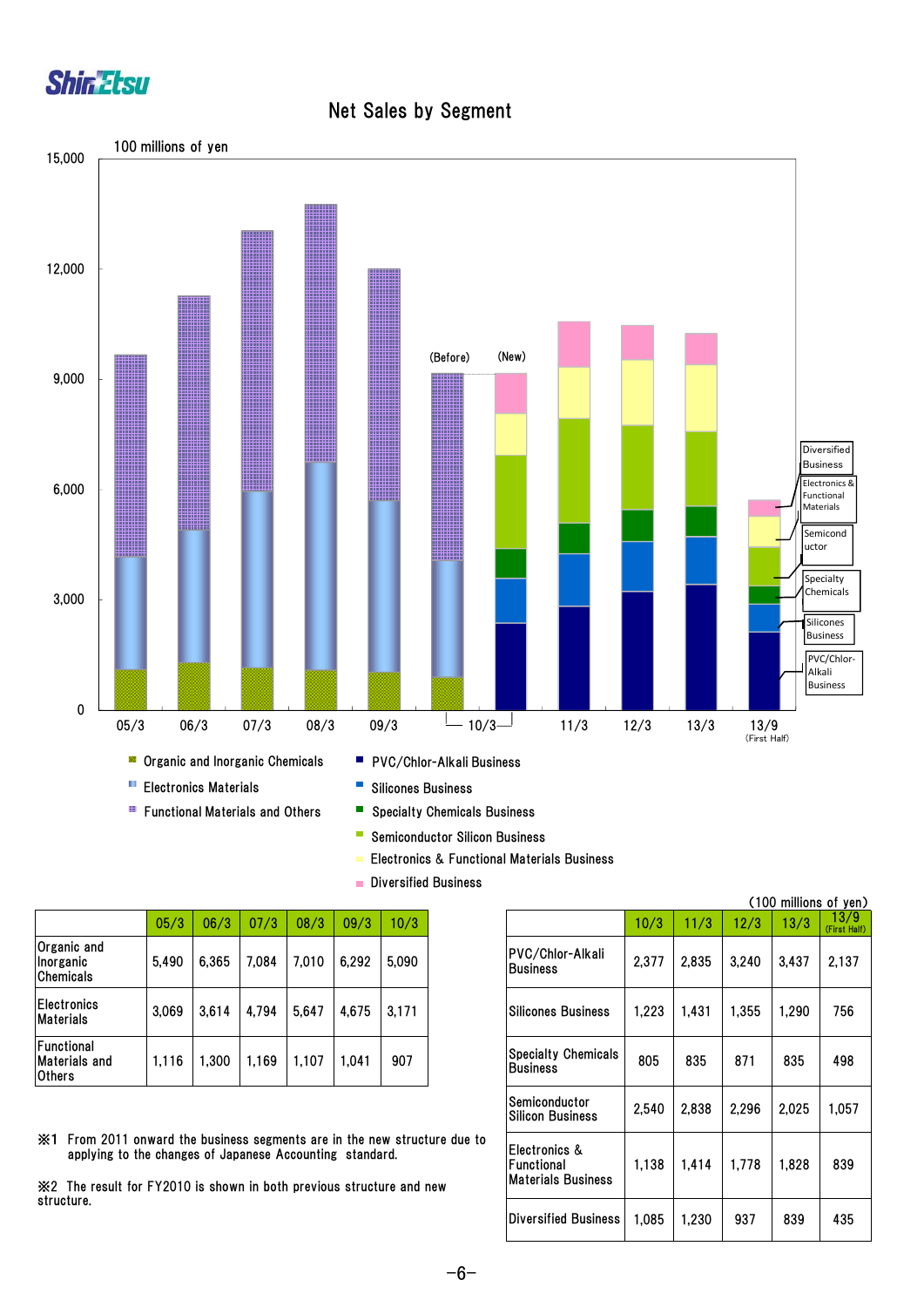

## Operating Income by Segment



- $\overline{\phantom{a}}$ Semiconductor Silicon Business
- Electronics & Functional Materials Business
- $\mathbf{r}$ Diversified Business

| 05/3 | 06/3 | 07/3  | 08/3 | 09/3 | 10/3 |
|------|------|-------|------|------|------|
| 779  | 962  | ,067  | 995  | 952  | 611  |
| 537  | 653  | 1,066 | .621 | ,122 | 395  |
| 201  | 240  | 276   | 260  | 257  | 180  |
|      |      |       |      |      |      |

| 05/3 | 06/3 | 07/3                                     | 08/3  | 09/3  | 10/3 |                                                              |                                                                 | 10/3 | 11/3 | 12/3 | 13/3 | <u>। ১/ ৬</u><br>(First Half) |
|------|------|------------------------------------------|-------|-------|------|--------------------------------------------------------------|-----------------------------------------------------------------|------|------|------|------|-------------------------------|
| 779  | 962  | 1,067                                    | 995   | 952   | 611  |                                                              | PVC/Chlor-Alkali<br><b>Business</b>                             | 196  | 197  | 237  | 456  | 341                           |
| 537  | 653  | 1,066                                    | 1,621 | 1,122 | 395  |                                                              | <b>Silicones Business</b>                                       | 249  | 341  | 337  | 286  | 142                           |
| 201  | 240  | 276                                      | 260   | 257   | 180  |                                                              | <b>Specialty Chemicals</b><br><b>Business</b>                   | 139  | 129  | 147  | 145  | 59                            |
|      |      |                                          |       |       |      |                                                              | Semiconductor<br><b>Silicon Business</b>                        | 226  | 389  | 343  | 219  | 145                           |
|      |      | changes of Japanese Accounting standard. |       |       |      | ard the business segments are in the new structure due to    | Electronics &<br><b>Functional Materials</b><br><b>Business</b> | 307  | 361  | 382  | 409  | 215                           |
|      |      |                                          |       |       |      | 12010 is shown in both previous structure and new structure. | Diversified Business                                            | 68   | 73   | 50   | 56   | 21                            |

(100 millions of yen)

- ※1 From 2011 onward the business segments are in the new structure due to applying to the changes of Japanese Accounting standard.
- ※2 The result for FY2010 is shown in both previous structure and new structure.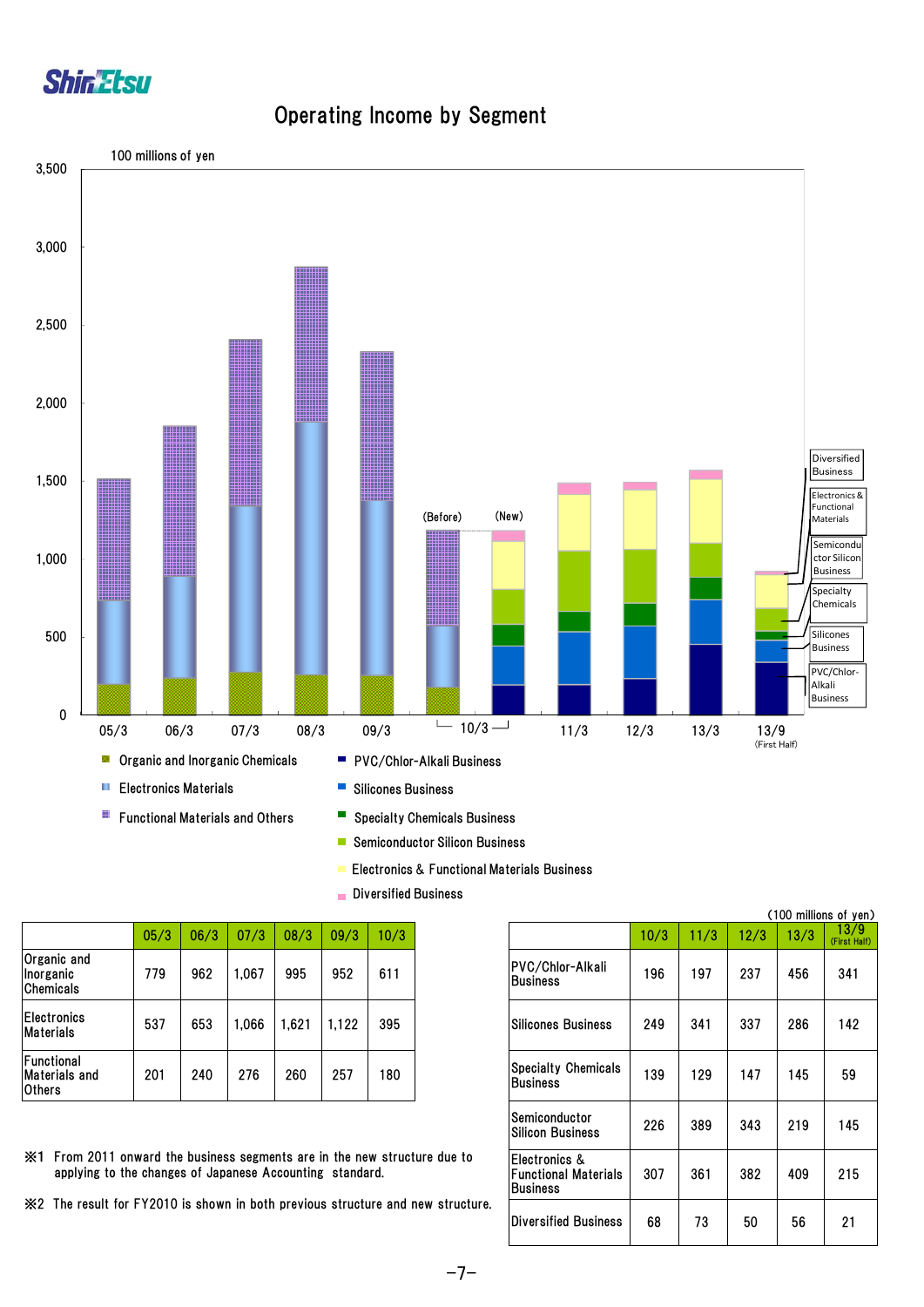





|                                              |      |      |      |      |      |      |      |      |      | (%)                  |
|----------------------------------------------|------|------|------|------|------|------|------|------|------|----------------------|
|                                              | 05/3 | 06/3 | 07/3 | 08/3 | 09/3 | 10/3 | 11/3 | 12/3 | 13/3 | 13/9<br>(First Half) |
| Ordinary Income to Net<br><b>Sales Ratio</b> | 15.7 | 16.4 | 18.9 | 21.8 | 20.9 | 13.9 | 15.2 | 15.8 | 16.6 | 17.0                 |
| Net Income to Net<br><b>Sales Ratio</b>      | 9.6  | 10.2 | 11.8 | 13.3 | 12.9 | 9.1  | 9.5  | 9.6  | 10.3 | 11.2                 |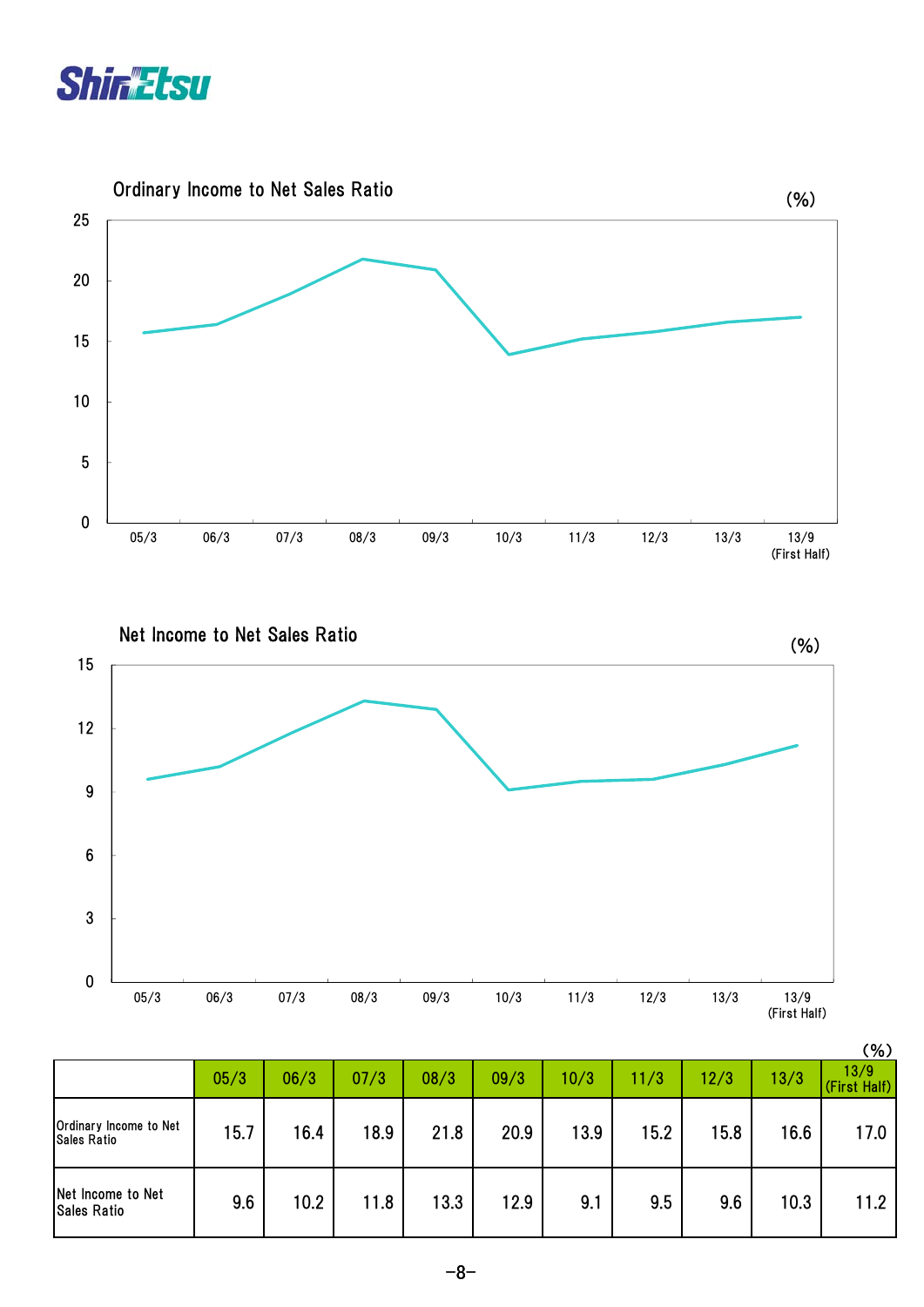

Total Assets



Net Assets



#### (100 millions of yen)

|                   | 05/3  | 06/3                                                         | 07/3 | 08/3 | 09/3 | 10/3                                                | 11/3 | 12/3   | 13/3          | 13/9<br>(First Half) |
|-------------------|-------|--------------------------------------------------------------|------|------|------|-----------------------------------------------------|------|--------|---------------|----------------------|
| Total Assets      |       | 14,762   16,713   18,600   19,185   16,849   17,691   17,842 |      |      |      |                                                     |      |        | 18,098 19,209 | 20,773               |
| <b>Net Assets</b> | 9,963 |                                                              |      |      |      | 11,737   13,603   14,837   14,074   14,742   14,694 |      | 14,946 | 16,232        | 17,411               |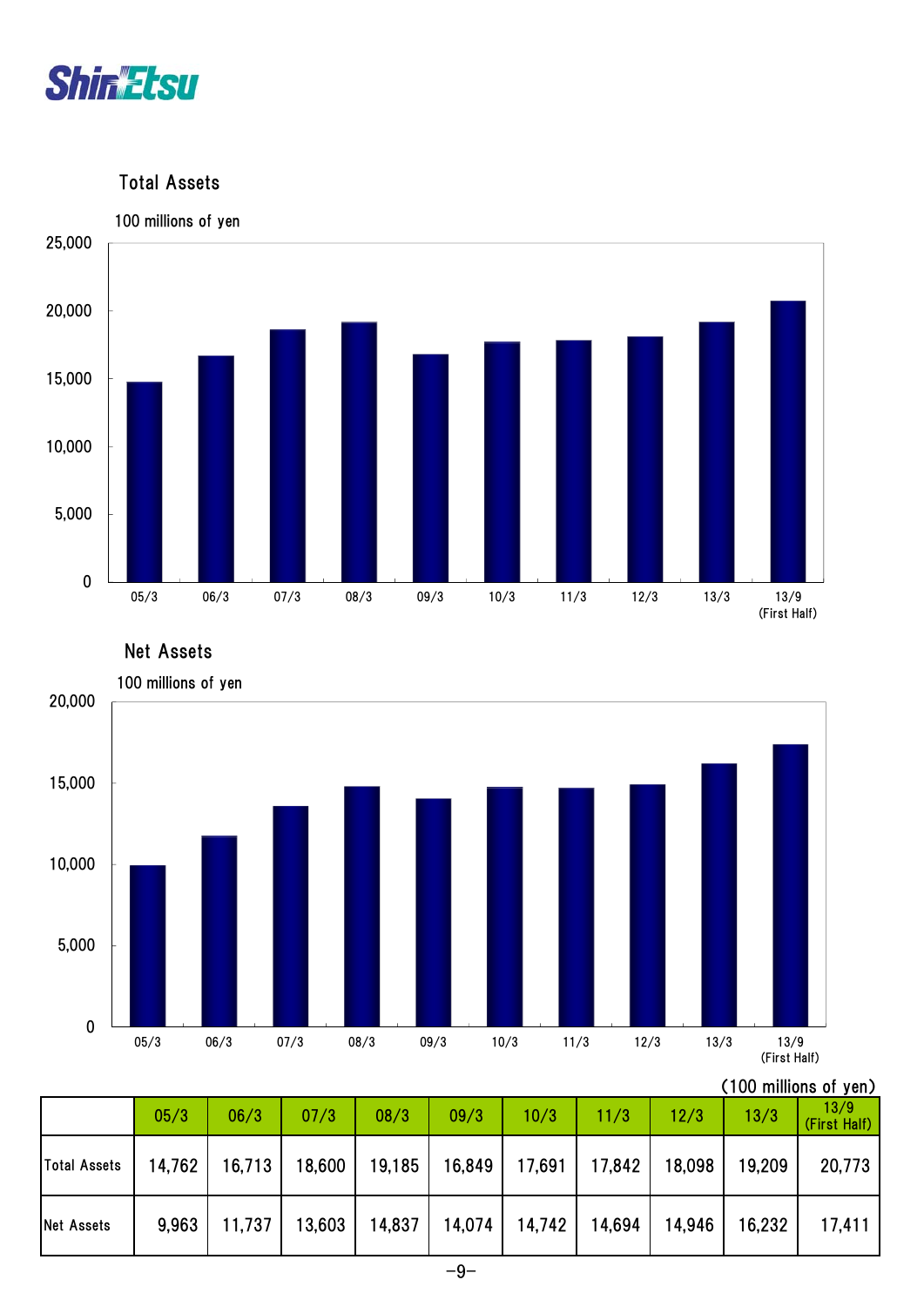



Return on Equity, Return (Ordinary Income) on Total Assets



|                                                       |      |      |      |      |      |      |      |      |      | (% )                 |
|-------------------------------------------------------|------|------|------|------|------|------|------|------|------|----------------------|
|                                                       | 05/3 | 06/3 | 07/3 | 08/3 | 09/3 | 10/3 | 11/3 | 12/3 | 13/3 | 13/9<br>(First Half) |
| Equity Ratio                                          | 67.5 | 70.2 | 71.0 | 75.0 | 81.1 | 80.9 | 80.0 | 80.3 | 82.0 | 81.5                 |
| Return on Equity                                      | 9.8  | 10.6 | 12.4 | 13.3 | 11.0 | 6.0  | 7.0  | 7.0  | 7.0  | 7.8<br>(p.a.)        |
| Return (Ordinary<br>Income) on Total<br><b>Assets</b> | 10.6 | 11.8 | 14.0 | 15.9 | 13.9 | 7.4  | 9.0  | 9.2  | 9.1  | 9.7<br>(p.a.)        |